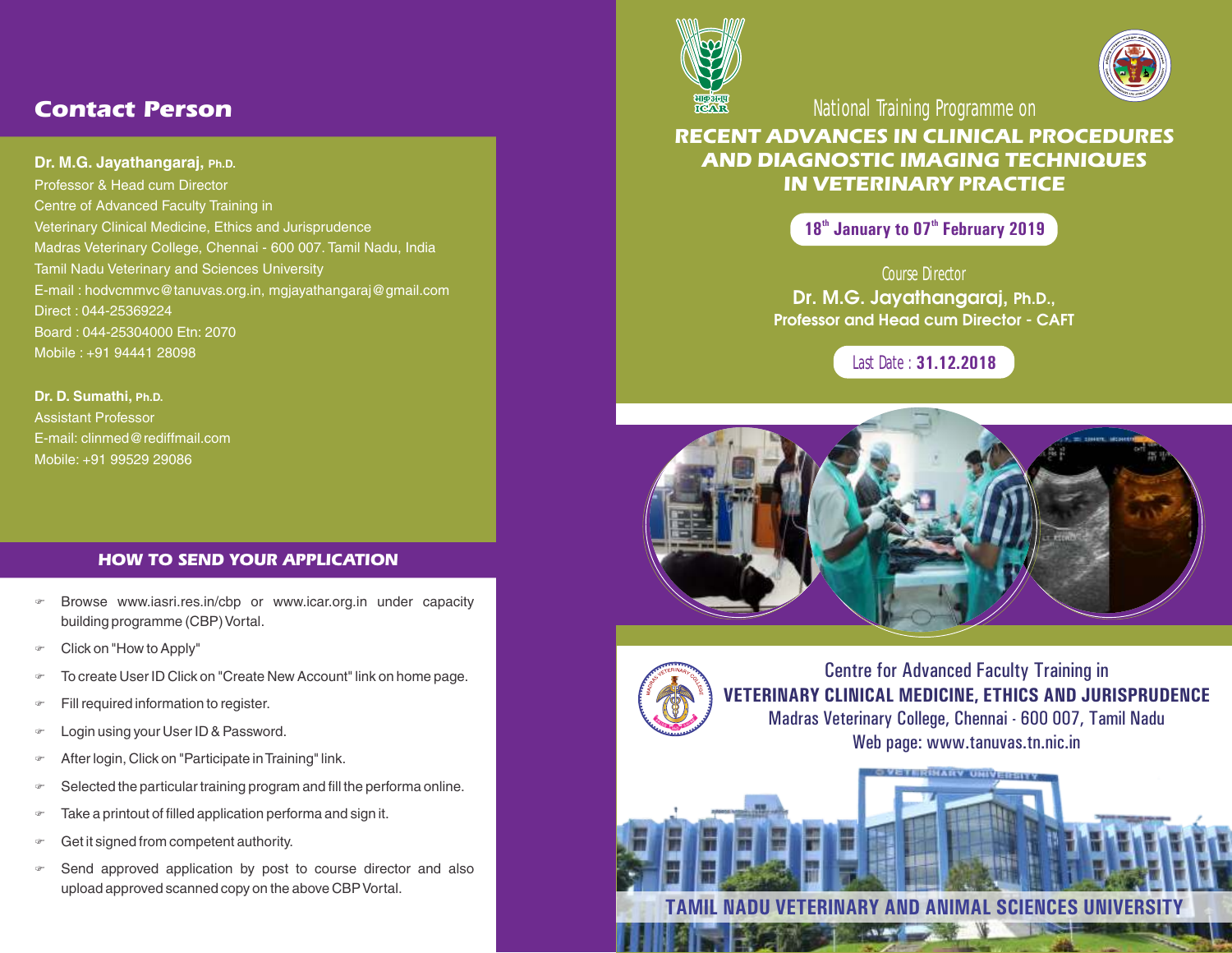#### *PREAMBLE*

 There is a great need for the Veterinary Clinical and Diagnostic Services globally. The recent developments in the field of Veterinary Medical Imaging and Diagnostics have revolutionized the Veterinary Clinical Practice and Tertiary Patient Care. Advances made in Diagnostic Technologies in Veterinary Medicine generated more research data and major shift in the clinical knowledge.These technologies have to be applied in routine clinical diagnosis for management of patients. Growing number of animal patients are presented to veterinary institutions with cardio-vascular, respiratory, digestive, neurological and cancer disorders, besides emergency & critically ill patients. This necessitates advanced knowledge and skills on latest developments in the imaging techniques for rapid diagnosis and health care.Point-ofcare ultrasound is increasingly used by veterinary clinicians for the management of acutely ill or injured patients. The purpose of this National Training Programme is to simplify the principles and practices in ultrasound, endoscopy, laparoscopy and radiography techniques so that novices can begin using the applications of imaging immediately.

The growth in Information and Technology and the impacts of globalization changed the purviews of Farmers and Companion animal owners to avail State of the art diagnostic and treatment strategies for their animals.This trend of change in client needs necessitates regular updating of Clinical skills and knowledge in the fields of Veterinary Imaging Techniques in Farm Animal and Pet Animal Medicine.To achieve the goal of updating the knowledge and skills of the Faculty Members and Scientists employed at SAUs / SVUs / ICAR Institutes in the field of Veterinary Medical Sciences and Allied Sciences this Center has planned to conduct the National Training with its excellent clinical resources and facilities.

#### *INSTITUTION*

The Madras Veterinary College is an institute of international eminence in India, with 109 years of Excellence in Veterinary Medicine and allied Sciences.It serves as a Centre of excellence in India in the field of clinical veterinary medicine.

The other features include

**DIAGNOSTIC IMAGING TECHNIQUES IN VETERINARY PRACTICE**

- \* Tertiary Care Veterinary Teaching Hospital with more than109 years of clinical excellence.
- ¯ Out patient medical practice with a case load of 150 to 200 per day. Dedicated small animal in-patient unit with round the clock veterinary care.
- ¯ Well equipped round the clock emergency and critical care and support services.

#### *STATE OF THE ART FACILITIES AT THE DEPARTMENT*

State of the art Referral Clinics and Specialty practices for Ruminant Gastroenterology, Udder Clinic & Mastitis Laboratory, Cardiology, Critical Care, Nephrology and Dermatology and excellent human resources are available.

**Cardiology:** ECGs, Blood Pressure, Digital Phonocardiography, Echocardiography, Colour Doppler scan and Digital Holter monitoring, Exercise ECG, 12 Lead ECG and **Telecardiology** 

**Critical Care Medicine:** CCU with facilities for Life support, Blood transfusion, Critical care monitoring, Coagulometry, ABG and Hemodialysis.

**Medical Imaging:** Abdominal Ultrasonography, Echocardiography, Colour Doppler studies and Ruminant Ultrasonography.

**Digital Endoscopy:** State of the art video endoscopy for Otoscopy, Tracheobronchoscopy, Upper & lower GI endoscopy and Genito-urinary endoscopy.

**Ruminant Gastroenterology:** Video assisted Rumen fluid analysis, large animal endoscopy and Ultrasound imaging systems.

### *COURSE OUTLINE*

- ¯ Advanced Imaging in Cardiology
- Imaging in Emergency & Critical Care
- ¯ Protocols and Practices in Interventional Imaging
- ¯ Advanced Ultrasound guided biopsy Techniques
- ¯ Focused Assessment with Sonography in Trauma (FAST) and T-FAST
- ¯ Protocols and Practices in Laparoscopy
- ¯ Advanced imaging in Veterinary Gastroenterology
- ¯ Advanced imaging in Nephrology and Urology
- Endoscopic Techniques in Gastroenterology
- Advanced Endoscopic Techniques for Narrow spaces

#### *COURSE DURATION*

Twenty One days (From : 18.01.2019 to 07.02.2019)

### *ELIGIBILITY*

Interested Veterinary Professionals working as Faculty members / Scientists in the field of Veterinary Clinical Sciences as well as other branches of Veterinary and Animal Sciences employed at SAUs / SVUs / ICAR and Central Institutes.

## *ABOUT CHENNAI*

Chennai, also known as Madras, the capital of Tamil Nadu, is the country's fourth largest city. Compared to the other major metros of India, it is far less congested and polluted. Located on a 17km stretch of the Coramandel coast, the city is trisected by the waterways of Cooum and Adyar and the Buckingham Canal. Chennai is a vibrant city, popularly regarded as the "Gateway to the South", Chennai presents culture that is distinctly different from that of northern India. Music, dance and all other art forms of the South are cherished and nurtured in this city which, though industrialized, continues to be traditional and conventional in many ways.**Places to see in Chennai are Sri Kapaleeswarar Temple, Guindy National Park, Fort ST. George, Government Museum Complex, Valluvar Kottam, Birla Planetarium and The Marina Beach.**

#### *LOCATION AND SEASON*

Chennai is well connected by Air, Rail and Roads from all Major Cities of India.The training period would be the most comfortable season in Chennai with temperatures ranging from 21°C to 35°C.

#### *TRAVEL*

The Participants have to make their own travel arrangements well in advance.The Centre will bear the travel expenses of the trainees by the shortest route as per their entitlement class of travel, which however is restricted to the maximum of II AC by train or bus as per ICAR norms.

#### *ACCOMMODATION*

Lodging and boarding will be provided in the teachers' hostel. Responsibility of accommodating the family members, if any, (including their care) will be entirely of the participant.